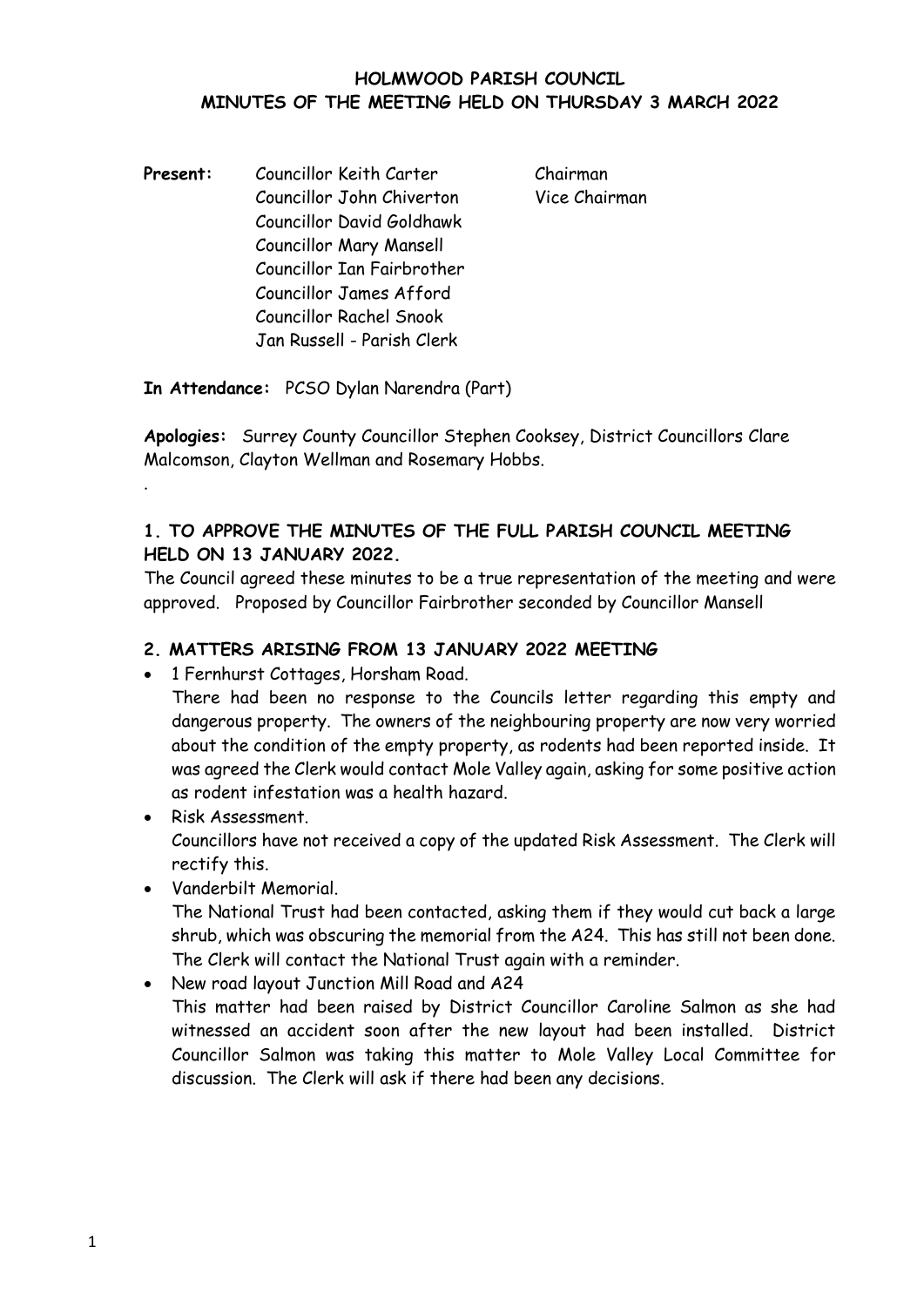The Chairman welcomed PCSO Dylan Narendra to the meeting and the PCSO was invited to address the meeting.

# **Police Crime Statistics (Item No. 7)**

PCSO Narendra talked through the Crime Statistics and mentioned that there had been some changes to the PCSOs covering Holmwood. Continual speeding along Blackbrook Road was mentioned and the report that drones had been noticed flying over the local area. The Councillors were reminded that drones were not allowed to fly over National Trust land without prior permission. Councillor Snook asked for the vicarage to be checked as the property was now vacant and there had been reports of people loitering near the property.

PCSO Narendra mentioned that there had been reports of men cold calling in the village today, asking residents to sign up to donate to St Catherine's Hospice. The Clerk will contact St Catherine's fund-raising department for confirmation this was legitimate.

## **3. VILLAGE HALL**

Councillor Carter informed the Council that the Trustees had confirmed the kitchen water heater, the water heater and a sink in the Gents toilets and new taps in the Ladies all need replacing and have been ordered. A quote for the repair to the flooring in the hall had been received at a cost of £400.00 plus VAT.

Councillor Carter confirmed the Trustees been contacted regarding the garden furniture in the outside area in front of the hall. The Trustees have asked that the furniture be allowed to remain.

Councillor Mansell informed the Council that permission to use the outside area was given during the Pandemic and future use would be inappropriate in the centre of the village.

The Councillors voted on this request, and it was unanimously agreed that the Parish Council, as Managing Agent, recommends that area be cleared and only used on special occasions.

The Clerk confirmed that an application for the Omicron Hospitality and Leisure Grant from Mole Valley District Council had been submitted.

## **4. CHILDREN'S PLAYGROUND:**

The Councillors were informed that the repairs to the safety surfacing in the playground had been completed. The Grant from Surrey County Council Members Community Allocation to assist with the purchase of the two new pieces of playground equipment had been received. Unfortunately, an oversight had occurred and although £2,800.00 had been agreed and received, the County Council was only able to pay £2,597.00. The Parish Council will therefore reimburse £203.00.

The information Board in the playground is to be replaced with one highlighting users' risk and directing enquires to the Parish Council Clerk.

## **6. PLANNING APPLICATIONS**

- MO/2019/1641 Carpel House, Horsham Road, South Holmwood. Importation of material to increase level to unused land to create benefit and to cover exposed sewer pipe. Refused by Mole Valley District Council. Appeal Lodged. Mole Valley and Holmwood Parish Council responded to PINS. Decision outstanding.
- MO/2022/0024 Warwick House, 19, Warwick Road, South Holmwood, Erection of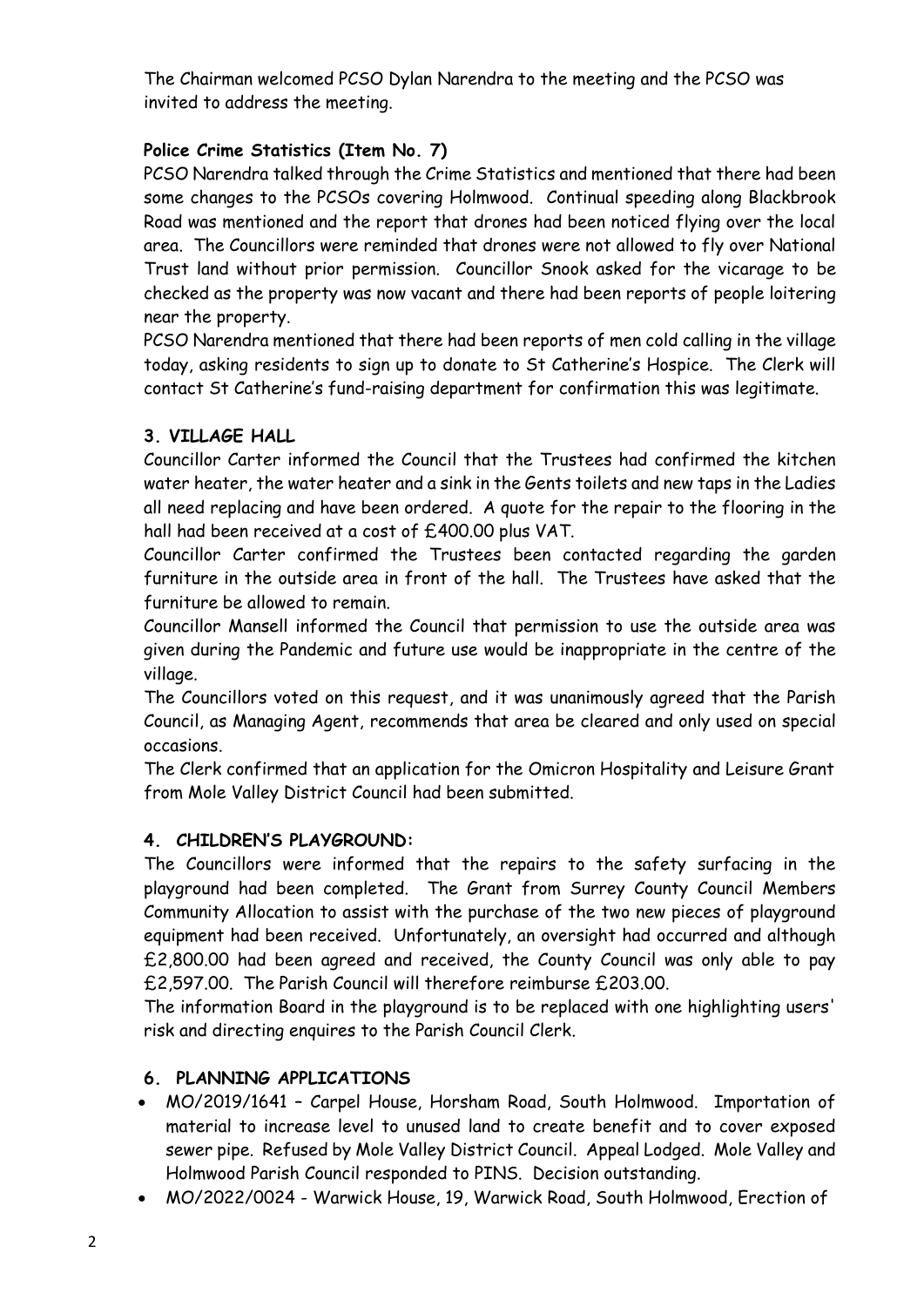detached double garage

Councillor Chiverton asked if there was any further information on the appeal and works at Carpel House. The Council has not been advised of any decisions and thanked District Councillor Caroline Salmon for keeping the Council informed of activity on the site.

## **8. CHURCH DRIVE**:

Councillor Mansell had received a verbal request for funding toward the refurbishment of Church Drive. A written application will be needed to take the matter further but to date no official request has been received. Councillor Mansell reminded the Council that Church Drive is on National Trust land and there is an agreement that the Parochial Church Council should maintain the Drive.

# **9. THE QUEENS PLATINUM JUBILEE**

The Council discussed lighting a Beacon for this occasion and was reminded that as the event would take place on National Trust land, a licence must be applied for. The beacon operating instructions were made available and Councillor Mansell agreed to contact the person who lit the beacon in 2000 to see if they would oversee this event.

It was suggested that the Parish Council would donate to the village street party but would not take any responsibility.

It was agreed that the Parish should plant an Oak tree to commemorate the occasion. The Clerk will contact Treeline to obtain a quotation which will include planting.

# **10. CLERK'S SALARY – ANNUAL INCREMENT FROM 1 APRIL 2022**

The Chairman confirmed that the Clerk's yearly salary increment would be in accordance with NALC recommendations. In line with current guidance, the Clerk's salary will be £4,281.00.

This increase was proposed by the Chairman and seconded by Councillor Chiverton.

## **11. FINANCE**

## • **Financial Statement and bank reconciliation.**

The financial statement up to the 28 February 2022 was circulated. The bank reconciliation statement to 28 February 2022 was £27,615.58. There are no outstanding cheques. (Reserve account £5,431.30 to 28 February 2022).

The Councillors were reminded that £10,000 had been transferred from the Reserve into the Current Account and a Grant of £2,800 had been received from Surrey County Council Members Community Allocation Fund.

The Council had still not received any correct invoices from ID Verde for 2021.

| Criegues passed for payments |                      |            |           |                          |
|------------------------------|----------------------|------------|-----------|--------------------------|
| <b>Invoice No</b>            | Payee                | Amount     | Cheque No | Purpose                  |
| PR77874                      | Wicksteed Leisure    | £17,072.71 | 707       | 75% payment new          |
|                              |                      |            |           | Playground Equipment     |
| 4997                         | <b>Image Company</b> | £110.00    | 708       | Printing Spring          |
|                              |                      |            |           | Newsletter               |
|                              | Mrs J Russell        | £1,678.80  | 709       | Clerk's half year salary |
|                              | HMRC                 | £419.70    | 710       | Clerk's income tax       |
|                              | Mrs J Russell        | £75.00     | 711       | Clerk's expenses         |
|                              | Surrey CC            | £203.00    | 712       | Reimbursement Grant      |
|                              |                      |            |           | overpayment              |
|                              |                      |            |           |                          |

#### • **Cheques passed for payment:**